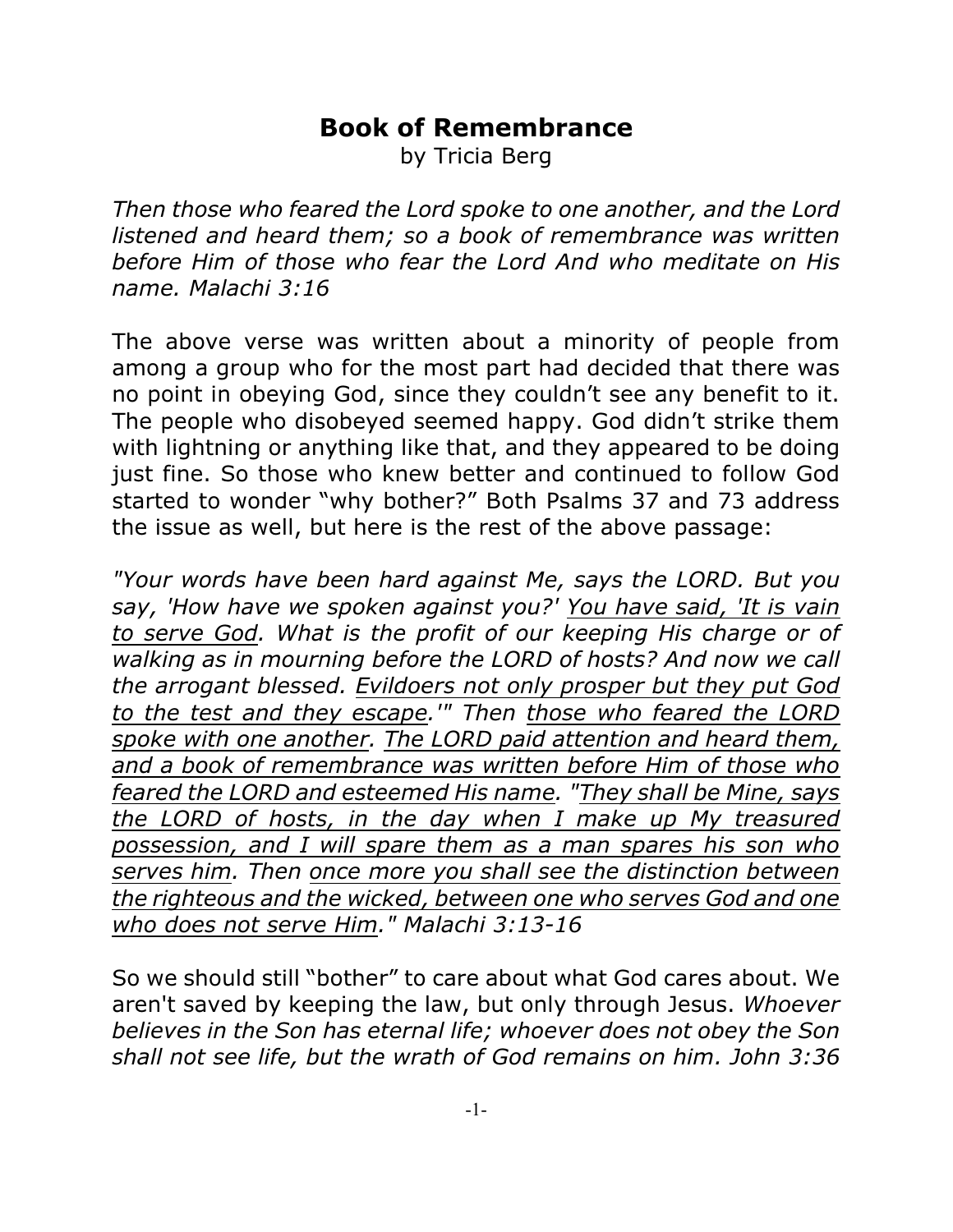However, Jesus Himself said that if we love Him, we will keep His commandments (*John 14:21*), which He summarized as loving God first and our neighbor as ourselves. (*Mark 12:29-31*) Loving God first includes taking God at His own word rather than making our own revised version of His word and Him. He is Lord and the ultimate authority, and He never changes. Our neighbors include unborn babies, elderly and handicapped individuals who don't "contribute to society" and even our enemies. (If you think about it, how absurd is it to think that God would tell us to love our enemies but it's okay to kill the innocent and helpless? And unlike so many these days, He can count–a body inside of another body is a second body...)

The laws of this country are drifting farther away from God with every passing year. This should make us rend our hearts and cry out to God for forgiveness. To whom has been given much, much will be expected. People these days like to quote warm, fuzzy (including partial, twisted or out of context) sayings of Jesus and reject the rest of what He said. That is a form of idolatry by making Him into a man-made version of Himself.

*"And that servant who knew his master's will but did not get ready or act according to his will, will receive a severe beating. But the one who did not know, and did what deserved a beating, will receive a light beating. Everyone to whom much was given, of him much will be required, and from him to whom much was entrusted, more will be demanded. I came to cast fire on the earth, and would that it were already kindled! I have a baptism to be baptized with, and how great is my distress until it is accomplished! Do you think that I have come to give peace on earth? No, I tell you, but rather division." Luke 12:47-51*

Some people say that all God expects is that we believe, and then we have done His will--all He expected and hoped for from us. They say we can do as we please with no fear of retribution whatsoever. I would suggest reading the above passage one more time. We are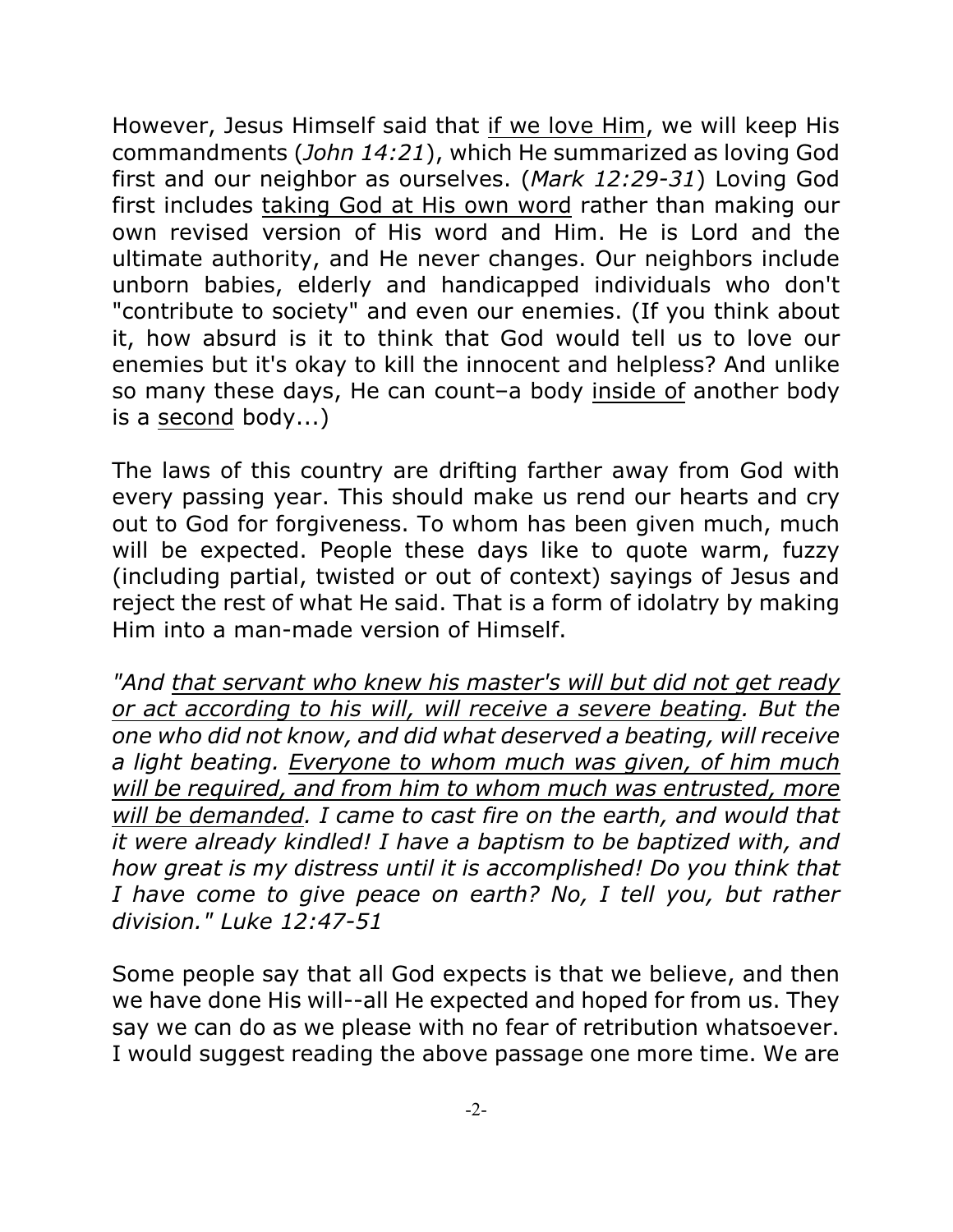given a LOT in this country. God expects more from us. That includes not only financial blessings, but an abundance of opportunity to KNOW God here--the Word is freely available. If we don't study the Bible for ourselves so that we can understand His will, it is because we choose not to. If we don't attend worship services or even listen to them on the radio or watch them on television (or even a PC or smartphone), it is because we choose not to. We can make time for whatever we really want to make time for--for whatever is most important to us.

Can anyone who claims to love God really say they are hoping for only a "light beating" from God for doing wrong despite knowing better? Don't we realize God knows our very thoughts? He most certainly knows whether we act out of ignorance or selfishness when we disobey Him. He DOES forgive our sins, but He expects us to turn from them after that! He equates doing His will with LOVE for Him and He IS paying attention to see who loves and who does not.

For myself, I want God to be pleased with the way I lived my life for His glory. I know what my entrance into heaven cost Him and I am not satisfied with doing the bare minimum--my faith was a gift from Him. I know that I could never have done anything worthy of deserving it and even my works done out of love for and thankfulness to Him are really done by Him through me. If we truly know Him, then we know we can trust Him and He is worthy of anything and everything He could ever ask us to do.

He never said we should compromise His message to make it more palatable to sinners who do not want to change. There are people out there today telling us what the Bible "really" says. God said this about what happens when people listen to prophets sent by Him:

*"I have not sent these prophets, yet they ran: I have not spoken to them, yet they prophesied. But if they had stood in My counsel, and had caused my people to hear My words, then they should have*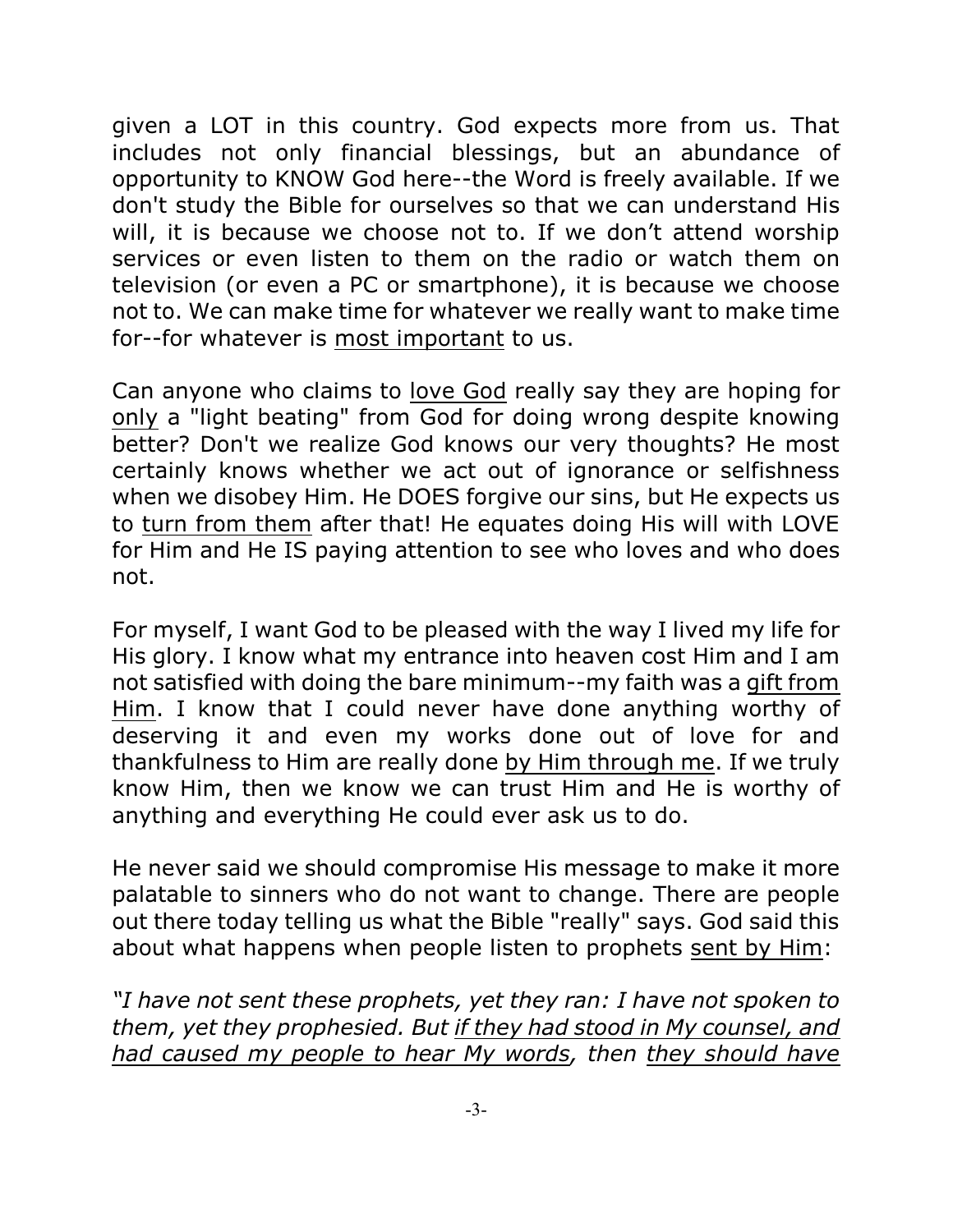*turned them from their evil way, and from the evil of their doings." Jeremiah 23:21-22*

God defines "the beginning of wisdom" as the fear of Him. *The fear of the LORD is the beginning of wisdom; all those who practice it have a good understanding. His praise endures forever! Psalm 111:10 The fear of the LORD is the beginning of knowledge; fools despise wisdom and instruction. Proverbs 1:7* Practice what? The fear of the Lord! (In other words, do what He says.) He said that **fools despise wisdom**, (i.e. despise fearing God).

**What does it say about our country that God is banned from classrooms from the earliest ages through the highest levels?** God is considered offensive in our schools. His name is only allowed to be mentioned in a negative light. Meanwhile, parents who object to this practice continue to be forced to financially support public schools through taxes while they pay additional fees to educate their children at home or in parochial schools. Parents who want to enable their children to earn a good living have to (for the most part) subject them to a godless higher educational system where they are pressured by professors and students alike to forsake the "archaic" beliefs of their parents (the ones who are often footing the bill). How ironic.

*For the wrath of God is revealed from heaven against all ungodliness and unrighteousness of men, who by their unrighteousness suppress the truth. For what can be known about God is plain to them, because God has shown it to them. For his invisible attributes, namely, his eternal power and divine nature, have been clearly perceived, ever since the creation of the world, in the things that have been made. So they are without excuse. For although they knew God, they did not honor him as God or give thanks to him, but they became futile in their thinking, and their foolish hearts were darkened. Claiming to be wise, they became fools. Romans 1:18-22*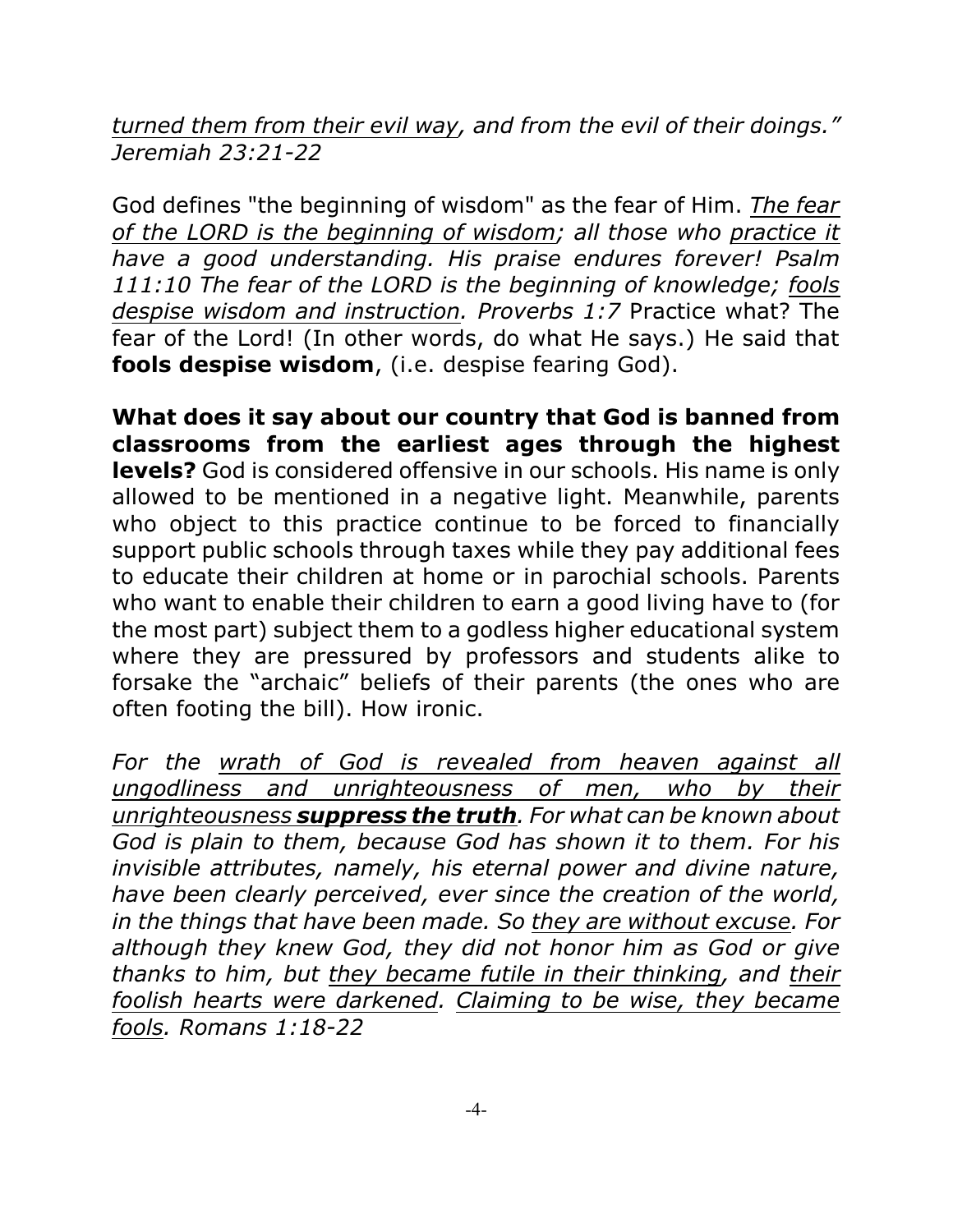He warned us that truth would be replaced with foolishness, but He never said that if we "love" people, then we will go along with whatever they do. He said we should trust Him and not men. *The friendship of the LORD is for those who fear him, and he makes known to them his covenant. Psalm 25:14* Fear of Him is both respect to do as He says and also a healthy knowledge that He is able to do whatever He pleases--that He is God and we are not. All roads do **not** lead to the same place. *There is a way that seems right to a man, but its end is the way to death. Proverbs 14:12* **How will people know if no one tells them?** *And those who are wise shall shine like the brightness of the sky above; and those who turn many to righteousness, like the stars forever and ever. Daniel 12:3* If someone will please show me, I would like to know where it says in the Bible that Jesus died for us so that we could remain sinners, and God now loves sin. I just can't find it. Instead, I found these:

*What shall we say then? Are we to continue in sin that grace may abound? By no means! How can we who died to sin still live in it? Romans 6:1-2*

*For you were called to freedom, brothers. Only do not use your freedom as an opportunity for the flesh, but through love serve one another. For the whole law is fulfilled in one word: "You shall love your neighbor as yourself." But if you bite and devour one another, watch out that you are not consumed by one another. But I say, walk by the Spirit, and you will not gratify the desires of the flesh. For the desires of the flesh are against the Spirit, and the desires of the Spirit are against the flesh, for these are opposed to each other, to keep you from doing the things you want to do. Galatians 5:13- 17*

*I am speaking in human terms, because of your natural limitations. For just as you once presented your members as slaves to impurity and to lawlessness leading to more lawlessness, so now present*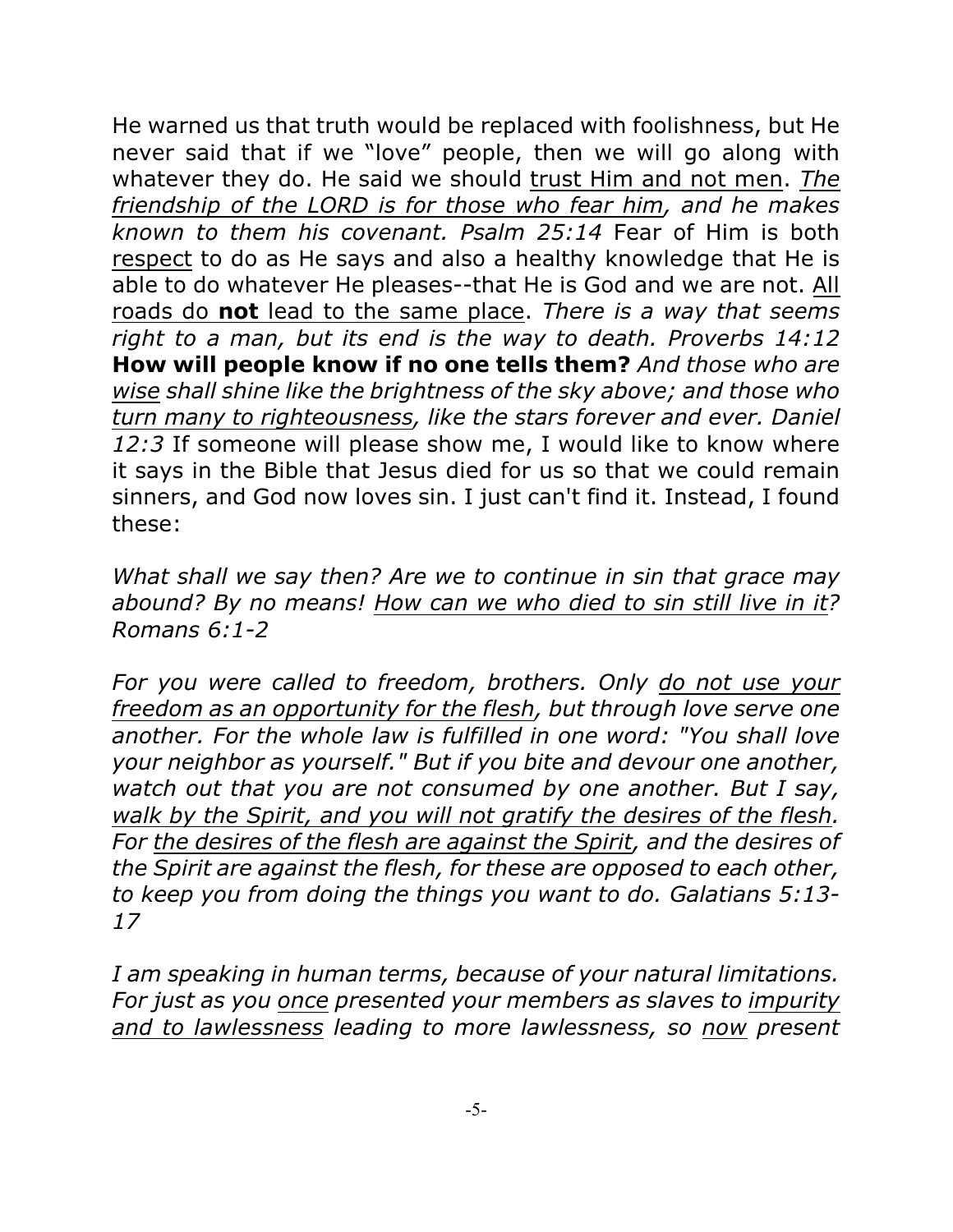*your members as slaves to righteousness leading to sanctification. Romans 6:19*

*Whoever corrects a scoffer gets himself abuse, and he who reproves a wicked man incurs injury. Do not reprove a scoffer, or he will hate you; reprove a wise man, and he will love you. Give instruction to a wise man, and he will be still wiser; teach a righteous man, and he will increase in learning. The fear of the LORD is the beginning of wisdom, and the knowledge of the Holy One is insight. Proverbs 9:7-10*

*But understand this, that in the last days there will come times of difficulty. For people will be lovers of self, lovers of money, proud, arrogant, abusive, disobedient to their parents, ungrateful, unholy, heartless, unappeasable, slanderous, without self-control, brutal, not loving good, treacherous, reckless, swollen with conceit, lovers of pleasure rather than lovers of God, having the appearance of godliness, but denying its power. Avoid such people. For among them are those who creep into households and capture weak women, burdened with sins and led astray by various passions, always learning and never able to arrive at a knowledge of the truth. 2 Timothy 3:1-7*

Here is an example of another king (besides David) who pleased God by his genuine distress over the sins of the people:

*Josiah was eight years old when he began to reign, and he reigned thirty-one years in Jerusalem. ...And he did what was right in the eyes of the LORD and walked in all the way of David his father, and he did not turn aside to the right or to the left... But to the king of Judah, who sent you to inquire of the LORD, thus shall you say to him, Thus says the LORD, the God of Israel: Regarding the words that you have heard, because your heart was penitent, and you humbled yourself before the LORD, when you heard how I spoke against this place and against its inhabitants, that they should become a desolation and a curse, and you have torn your clothes*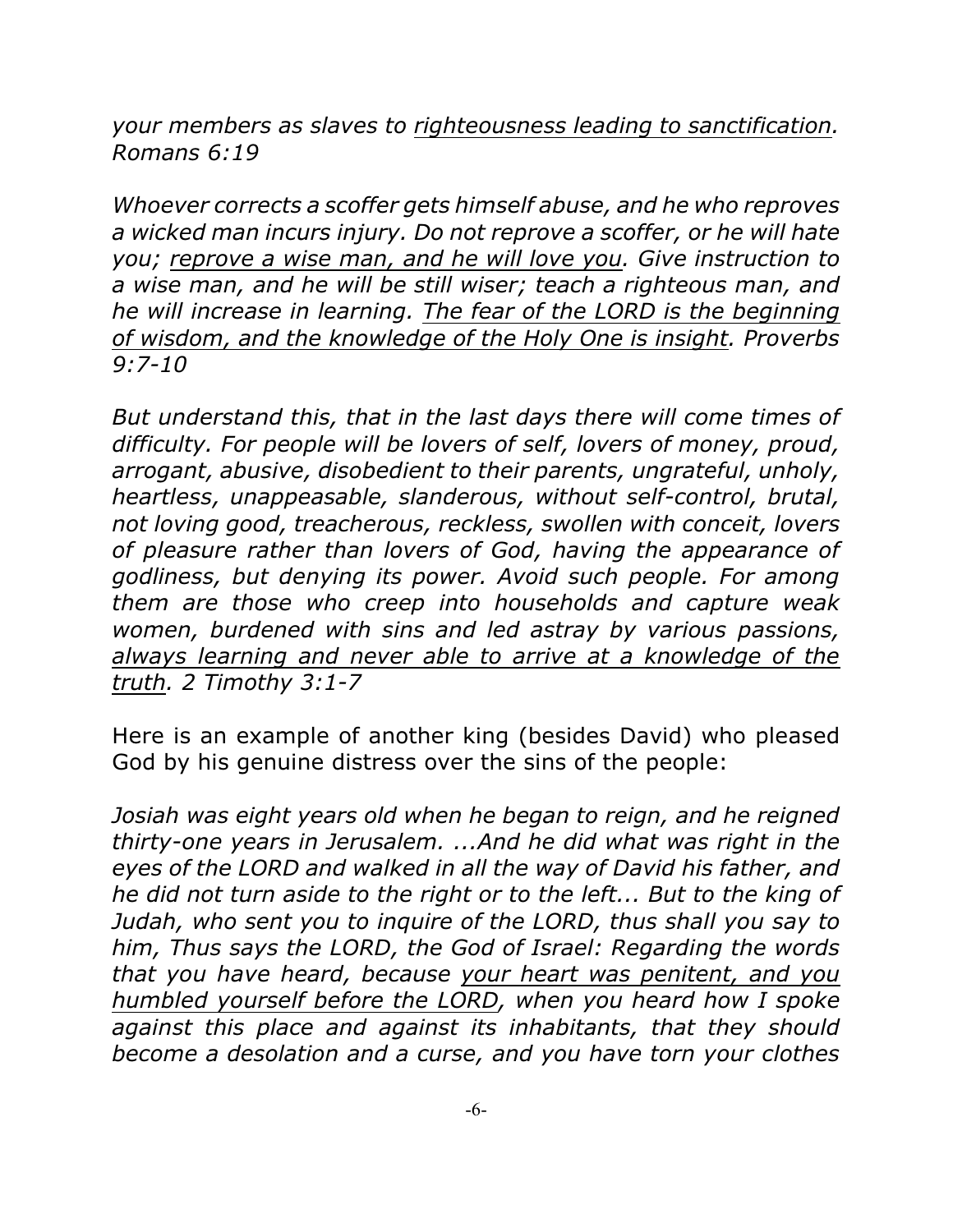*and wept before Me, I also have heard you, declares the LORD. Therefore, behold, I will gather you to your fathers, and you shall be gathered to your grave in peace, and your eyes shall not see all the disaster that I will bring upon this place.'" And they brought back word to the king. ...Before him there was no king like him, who turned to the LORD with all his heart and with all his soul and with all his might, according to all the Law of Moses, nor did any like him arise after him.2 Kings 22:1-2, 18-20, 25*

God minds whether we care about what He cares about or not. If we say we belong to Him, but approve of and participate in evil (as defined by Him) then according to Him, we don't know Him at all and we lie by saying we are His. His Spirit dwells inside of true believers, who are grieved by what grieves Him.

*And by this we know that we have come to know Him, if we keep His commandments. Whoever says "I know Him" but does not keep His commandments is a liar, and the truth is not in him, but whoever keeps His word, in him truly the love of God is perfected. By this we may know that we are in Him: whoever says he abides in Him ought to walk in the same way in which He walked. 1 John 2:3-6*

*And do not grieve the Holy Spirit of God, by whom you were sealed for the day of redemption. Ephesians 4:30*

Let's not kid ourselves and pretend that God doesn't see or have time to "worry about" our behavior and attitudes. *The LORD looks down from heaven on the children of man, to see if there are any who understand, who seek after God. Psalm 14:2; 53:2 "Understand, O dullest of the people! Fools, when will you be wise? He who planted the ear, does He not hear? He who formed the eye, does He not see?" Psalm 94:8-9*

*"You have wearied the LORD with your words. But you say, 'How have we wearied Him?' By saying, 'Everyone who does evil is good*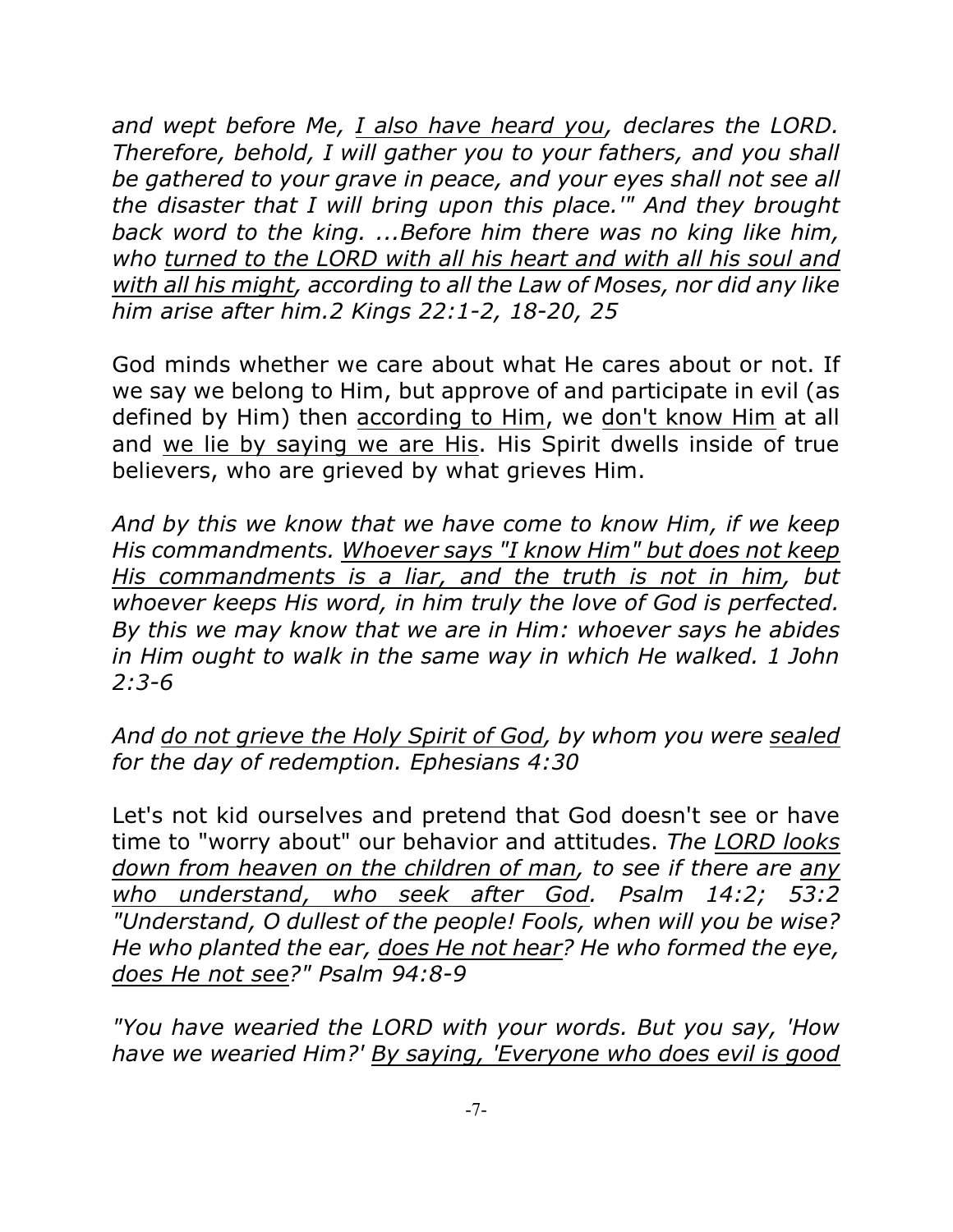*in the sight of the LORD, and He delights in them.' Or by asking, 'Where is the God of justice?'" Malachi 2:17*

This is an Old Testament (and therefore old covenant) passage, however it foreshadows what will happen again in the future:

*And the LORD said to him, "Pass through the city, through Jerusalem, and put a mark on the foreheads of the men who sigh and groan over all the abominations that are committed in it." And to the others he said in my hearing, "Pass through the city after him, and strike [those without marked foreheads]. Your eye shall not spare, and you shall show no pity. Ezekiel 9:4-5*

In the last days, there will be 144,000 of the tribes of Israel sealed for protection from God's wrath against the earth.

*Then I saw another angel ascending from the rising of the sun, with the seal of the living God, and he called with a loud voice to the four angels who had been given power to harm earth and sea, saying, "Do not harm the earth or the sea or the trees, until we have sealed the servants of our God on their foreheads." And I heard the number of the sealed, 144,000, sealed from every tribe of the sons of Israel... Revelation 7:2-4*

Satan will be imitating God by also marking people. Whoever takes that mark will suffer the same eternal judgment as he does.

*Also [the beast] causes all, both small and great, both rich and poor, both free and slave, to be marked on the right hand or the forehead, so that no one can buy or sell unless he has the mark, that is, the name of the beast or the number of its name. Revelation 13:16-17*

*And another angel, a third, followed them, saying with a loud voice, "If anyone worships the beast and its image and receives a mark on his forehead or on his hand, he also will drink the wine of God's*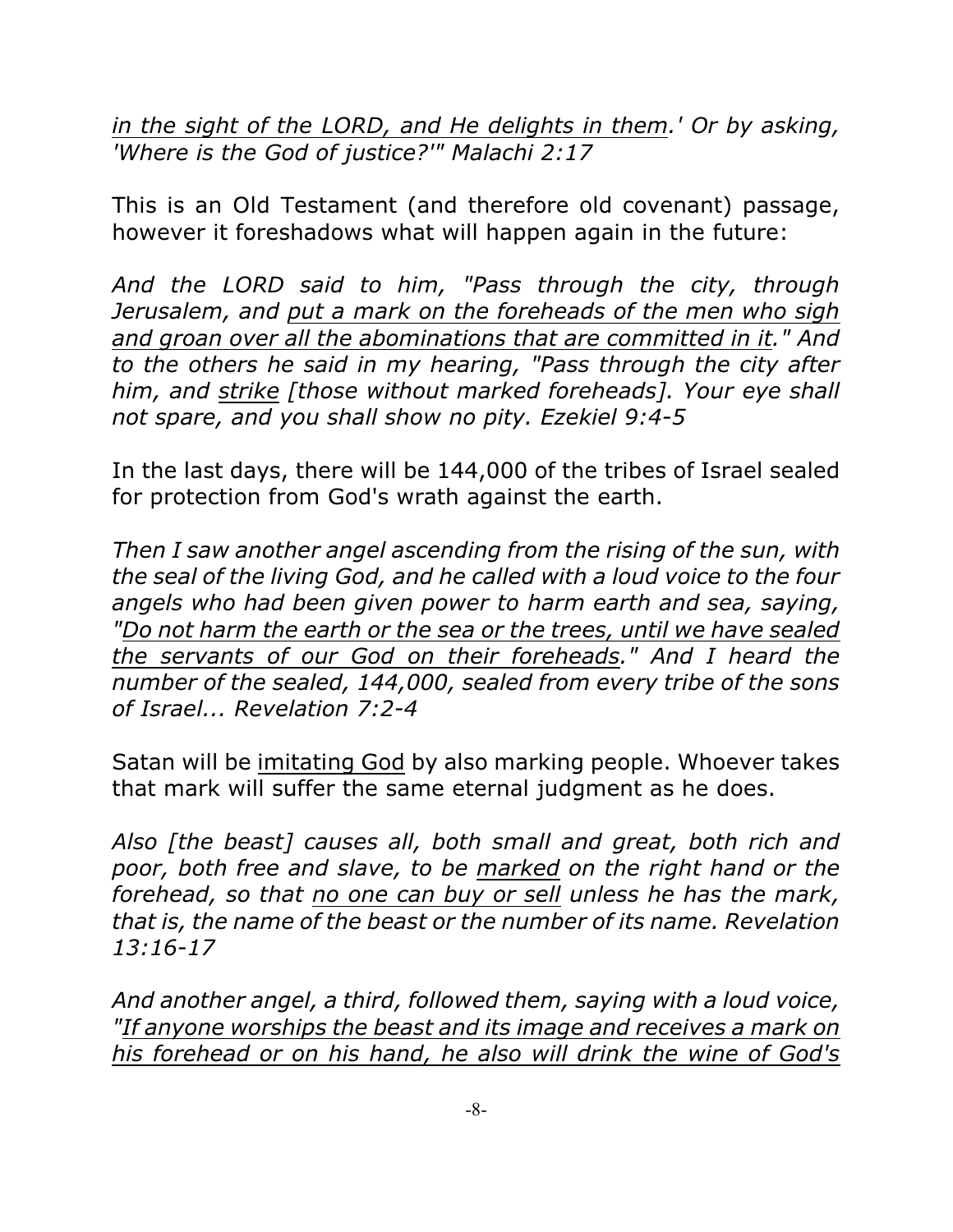*wrath, poured full strength into the cup of His anger, and he will be tormented with fire and sulfur in the presence of the holy angels and in the presence of the Lamb. And the smoke of their torment goes up forever and ever, and they have no rest, day or night, these worshipers of the beast and its image, and whoever receives the mark of its name." Revelation 14:9-11*

Let's examine ourselves to see if we believers are behaving in a manner that honors our God (*Ephesians 4:1*), or just going along with the flow--indistinguishable from unbelievers. Let's read God's word so that we know for ourselves what it says and believe Him, not the false teachers and prophets He warned us about. (*2 Peter 2:1-3*)

*What agreement has the temple of God with idols? For we are the temple of the living God; as God said, "I will make My dwelling in them and walk among them, and I will be their God, and they shall be My people. Therefore go out from their midst, and be separate from them, says the Lord, and touch no unclean thing; then I will welcome you, and I will be a father to you, and you shall be sons and daughters to Me, says the Lord Almighty." 2 Corinthians 6:16-18*

*Brothers, join in imitating me, and keep your eyes on those who walk according to the example you have in us. For many, of whom I have often told you and now tell you even with tears, walk as enemies of the cross of Christ. Their end is destruction, their god is their belly, and they glory in their shame, with minds set on earthly things. Philippians 3:17-19*

*For it is time for judgment to begin at the household of God; and if it begins with us, what will be the outcome for those who do not obey the gospel of God? And "If the righteous is scarcely saved, what will become of the ungodly and the sinner?" Therefore let those who suffer according to God's will entrust their souls to a faithful Creator while doing good. 1 Peter 4:17-19*